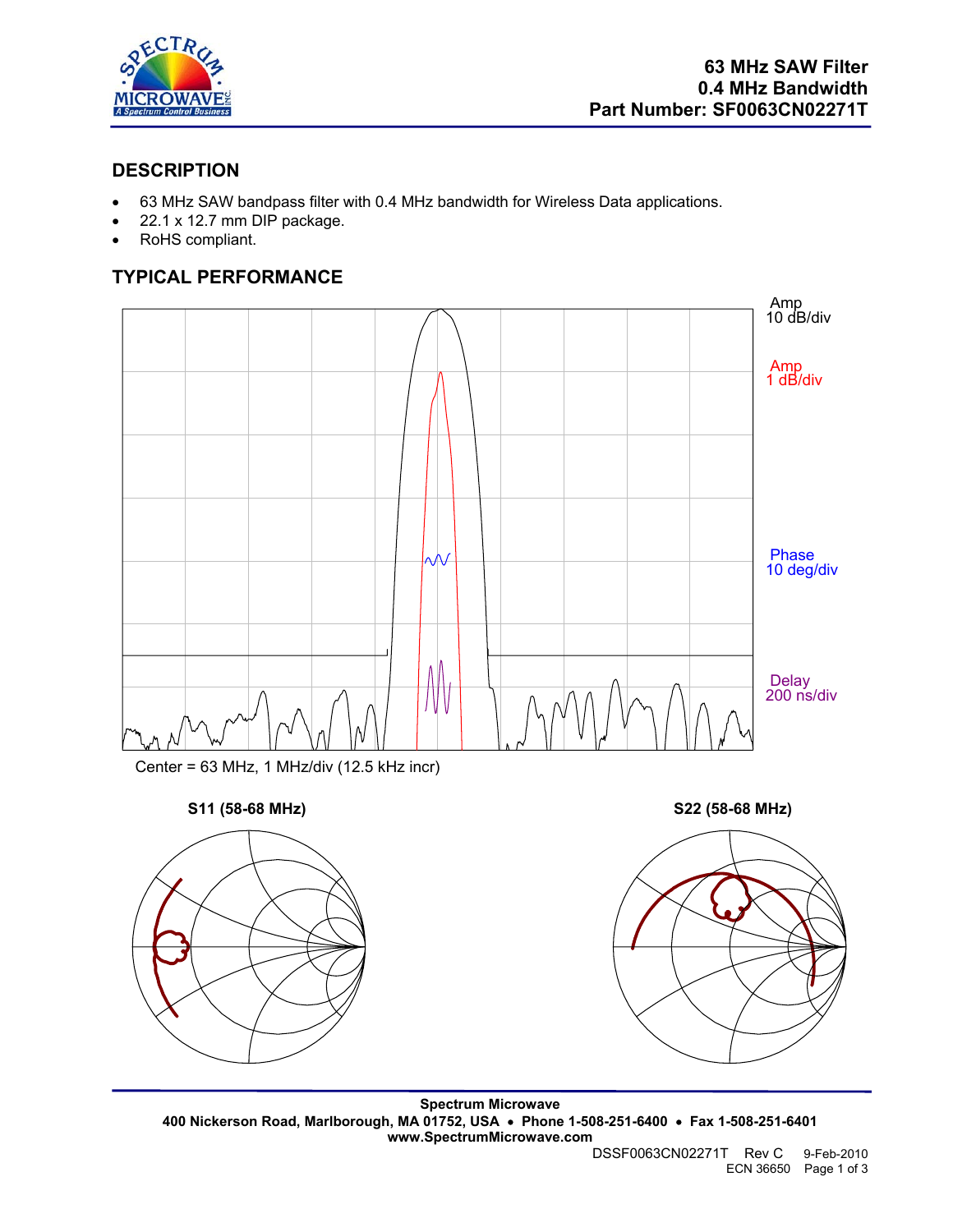

#### **SPECIFICATION**

| <b>Parameter</b>                    | <b>Min</b> | <b>Typ</b>    | <b>Max</b> | <b>Units</b> |
|-------------------------------------|------------|---------------|------------|--------------|
| Center Frequency (Fc) <sup>1</sup>  |            | 63.00         |            | <b>MHz</b>   |
| <b>Insertion Loss</b>               |            | 13.1          | 15.0       | dB           |
| <b>Absolute Delay</b>               |            | 2.82          |            | <b>us</b>    |
| 3 dB Bandwidth                      | 0.40       | 0.45          |            | <b>MHz</b>   |
| 55 dB Bandwidth                     |            | 1.56          | 1.60       | <b>MHz</b>   |
| Phase Linearity (in 3 dB BW)        |            | $\mathcal{P}$ | 3          | deg p-p      |
| Group Delay Ripple (Fc+/-0.2 MHz)   |            | 170           |            | ns p-p       |
| Passband Ripple                     |            | 1.5           | 2.0        | dB p-p       |
| <b>Triple Transit Suppression</b>   | 30         | 35            |            | dB           |
| Feed Through                        | 40         | 45            |            | dB           |
| Source and Load Impedance           |            | 50            |            | Ω            |
| Spurious Rejection (0.3 - 62.2 MHz) | 55         | 58            |            | dB           |
| Spurious Rejection (63.8 - 100 MHz) | 55         | 58            |            | dB           |
| <b>Ambient Temperature</b>          |            | 25            |            | $^{\circ}$ C |

Note: 1. Defined as the average of the lower and upper 3 dB frequencies.

### **MAXIMUM RATINGS**

| 'arameter                          |     | 188 |        |
|------------------------------------|-----|-----|--------|
| Storage Temperature Range          | -55 | 85  | $\sim$ |
| <b>Operating Temperature Range</b> | -55 |     |        |
| Input Power Level                  |     |     | dBm    |

## **MATCHING CIRCUIT**



Notes:

1. Recommend use of 2% tolerance matching components. Typical inductor Q=40.

2. Component values may change depending on board layout.

**Spectrum Microwave 400 Nickerson Road, Marlborough, MA 01752, USA** • **Phone 1-508-251-6400** • **Fax 1-508-251-6401 www.SpectrumMicrowave.com**